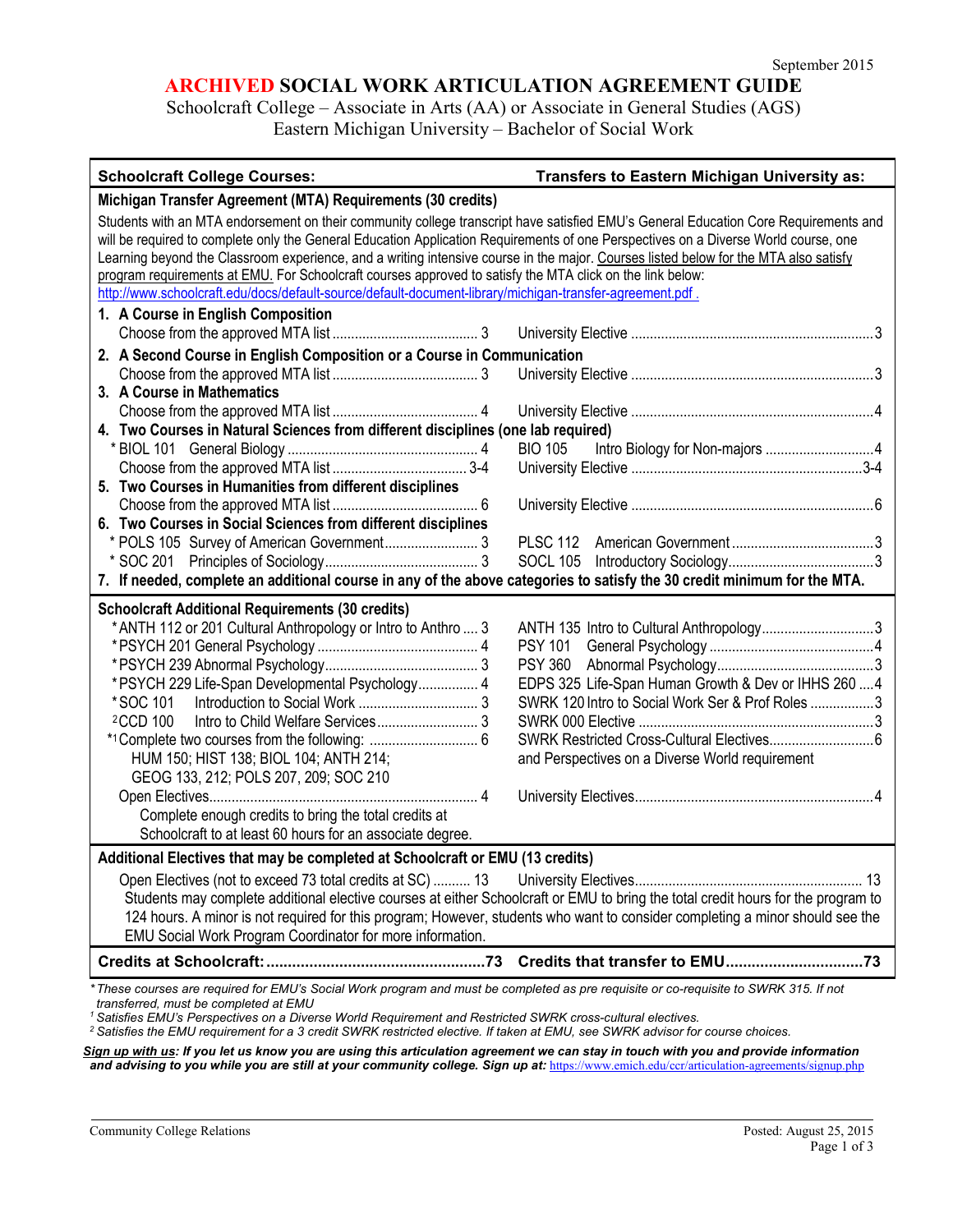# **ARCHIVED SOCIAL WORK ARTICULATION AGREEMENT GUIDE**

Schoolcraft College – Associate in Arts (AA) or Associate in General Studies (AGS) Eastern Michigan University – Bachelor of Social Work

| <b>Admission Process for the Social Work</b><br>Program at Eastern Michigan University                                                                                                                                                                                                                                                                                                                                                                                                                                                                                | <b>Completion of the Social Work Program at</b><br><b>Eastern Michigan University</b>                                                                                                                                                                                                                                                                                                                                                                                                                                                                                                             |
|-----------------------------------------------------------------------------------------------------------------------------------------------------------------------------------------------------------------------------------------------------------------------------------------------------------------------------------------------------------------------------------------------------------------------------------------------------------------------------------------------------------------------------------------------------------------------|---------------------------------------------------------------------------------------------------------------------------------------------------------------------------------------------------------------------------------------------------------------------------------------------------------------------------------------------------------------------------------------------------------------------------------------------------------------------------------------------------------------------------------------------------------------------------------------------------|
| <b>Program Admissions Process:</b><br>The BSW Program has several admissions requirements<br>which are designed to help you to sort out whether or not<br>the social work profession is the right choice for you.<br>1. Overall GPA of 2.3 or higher at time of admission to BSW<br>program<br>2. Submission of an application which will be distributed in<br><b>SWRK 251.</b><br>3. Completion of 40 hrs of post-high school volunteer,<br>employment or internship experience in a human service<br>setting.<br>4. Completion of introductory social work courses: | <b>Pre-Admission Requirements</b><br>(7 credits)<br>Human Diversity & Social Justice3<br><sup>2</sup> SWRK 200<br>Social Welfare Policies & Services3<br><sup>2</sup> SWRK 222<br><sup>2,3</sup> SWRK 251<br>Self Assessment & Development 1<br><b>Major Requirements</b><br>(44 credits)<br>Theoretical Bases for Social Work Prac3<br><b>SWRK 315</b><br><b>SWRK 317</b><br>Foundations of Social Work Practice 3<br><b>SWRK 318</b><br>Practice I - Skill Integration Seminar 1<br>SWRK 319W Writing for Agency Practice3<br><sup>1</sup> SWRK 350L2 Generalist SW Pract: Orgs & Communities 3 |
| SWRK 120 (SOC 101 at Schoolcraft), SWRK 200, SWRK<br>222, & SWRK 251 with grades of "C" or higher<br>5. Submission of a reflective essay completed in SWRK 251.<br>Meet with a BSW advisor to develop a Plan of Study and<br>review progress to date                                                                                                                                                                                                                                                                                                                  | <b>SWRK 405</b><br>Analysis & Change of Soc Welfare Policy3<br><b>SWRK 408</b><br>Generalist SW Pract: Individuals & Fam  3<br><b>SWRK 409</b><br>Generalist SW Pract: Groups 3<br>Social Work Evaluation & Research 4<br><b>SWRK 430</b><br><b>SWRK 450</b><br>Social Work Practice wi Women & Girls3<br><b>SWRK 451</b><br>Social Work Practice wi People of Color3                                                                                                                                                                                                                             |
| Students may dual-register in SWRK 200, 222 and 251 at EMU<br>while attending Schoolcraft in order to complete these courses<br>before starting the professional sequence at EMU. Students<br>receiving financial aid should contact the Financial Aid Office to                                                                                                                                                                                                                                                                                                      |                                                                                                                                                                                                                                                                                                                                                                                                                                                                                                                                                                                                   |
| ask about options for financial aid as a dual-registered student.                                                                                                                                                                                                                                                                                                                                                                                                                                                                                                     | Minimum Credits to Graduate:  124                                                                                                                                                                                                                                                                                                                                                                                                                                                                                                                                                                 |
| Enrollment in SWRK course offerings is limited. Apply<br>to EMU early and register for courses as soon as<br>permitted.                                                                                                                                                                                                                                                                                                                                                                                                                                               | Note: If fewer than 73 credits are transferred, additional credits must<br>be completed at EMU to bring the program total to 124 credits.                                                                                                                                                                                                                                                                                                                                                                                                                                                         |

*<sup>1</sup> Satisfies the Learning beyond the Classroom requirement.*

*2Students may concurrently register in SWRK 200, 222 and 251 at EMU while attending Schoolcraft; or take during the spring/summer semester prior to starting the Social Work sequence at EMU. These courses are pre-requisites for all upper division SWRK courses. 3Students will apply for admission to the Social Work program while enrolled in SWRK 251.*